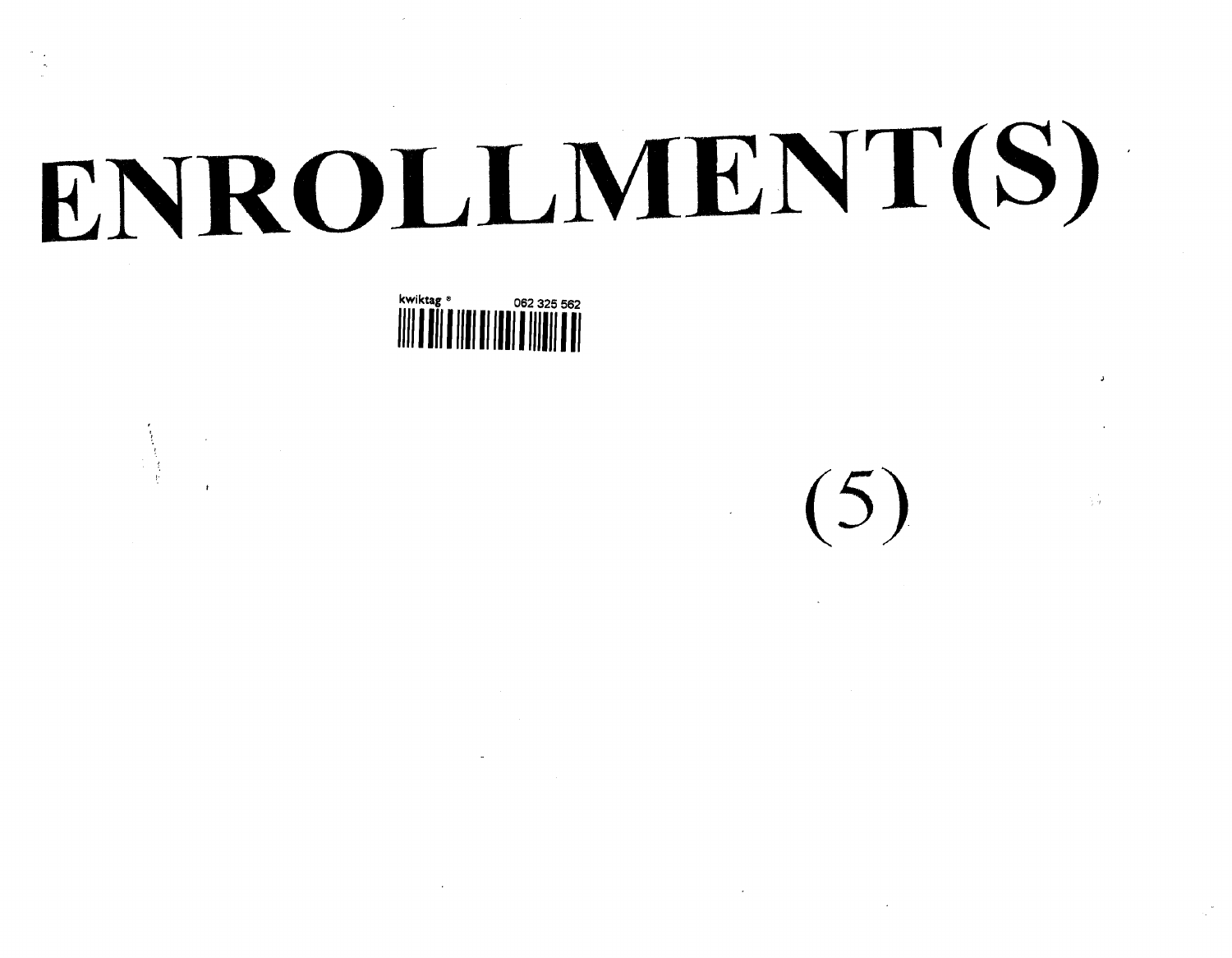# **COUNCIL OF THE DISTRICT OF COLUMBIA**

## **D.C. LAW 11-94**

# **"Solid Waste Facility Permit Act of 1995".**

Pursuant to Section 412 of the District of Columbia Self-Government and Governmental Reorganization Act, P.L. 93-198 "the Act", the Council of the District of Columbia adopted Bill No. 11-36 on first and second readings, November 7, 1995 and December 5, 1995 respectively. Following the signature of the Mayor on December 18, 1995, pursuant to Section 404(e) of "the Act", and was assigned Act No. 11-177 and published in the December 29, 1995, edition of the D.C. Register (Vol. 42 page 7172) and transmitted to Congress on January 3, 1996 for a 30-day review, in accordance with Section  $602(c)(1)$  of the Act.

The Council of the District of Columbia hereby gives notice that the 30-day Congressional Review Period has expired, and therefore, cites this enactment as D.C. Law 11-94, effective February 27, 1996.

DAVID A. CLARKE Chairman of the Council

Dates Counted During the 30-day Congressional Review Period:

Jan. 3,4,5,8,9,22,23,24,25,26,29,30,31

Feb. 1,2,5,6,7,8,9,12,13,14,15,16,20,21,22,23,26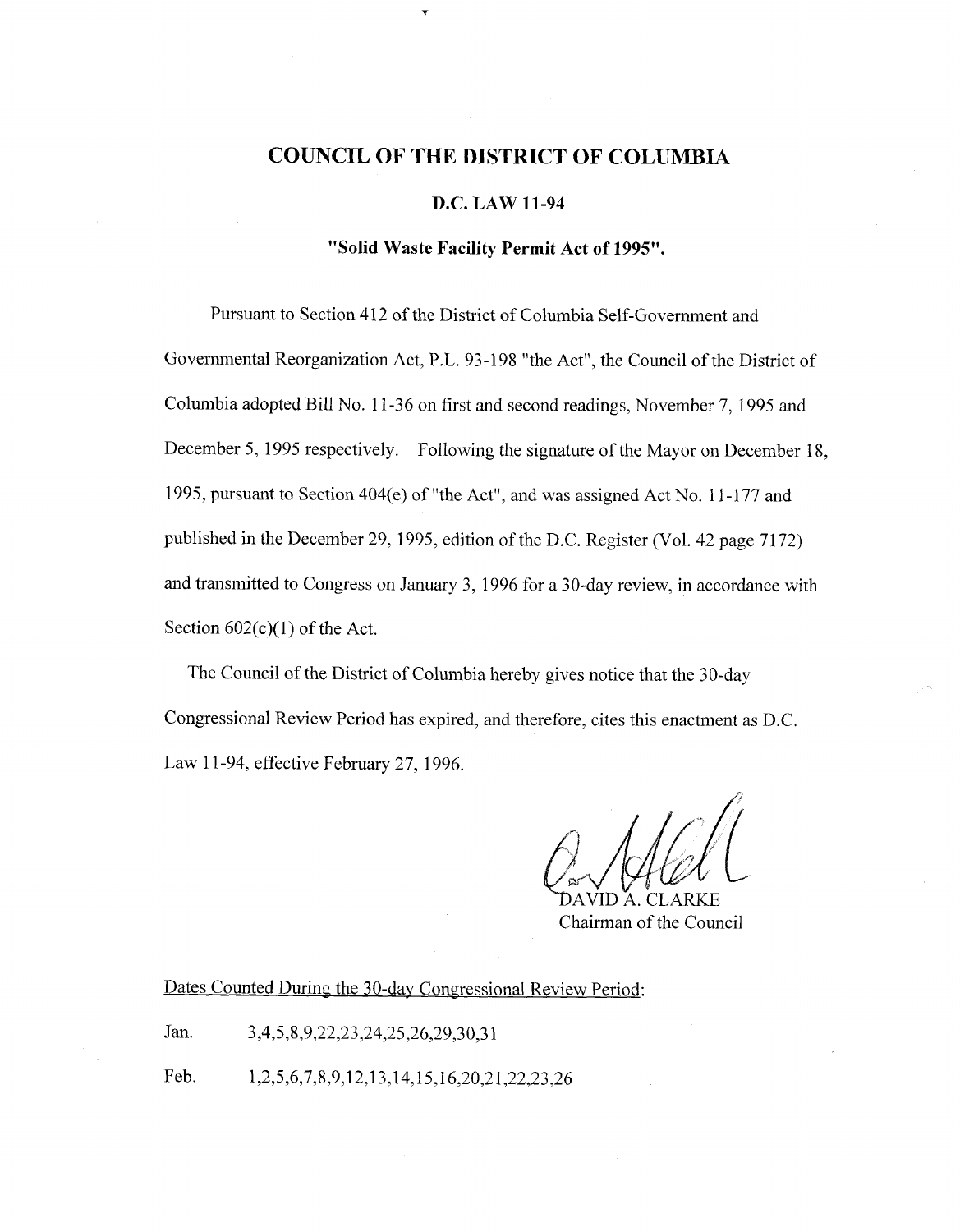# AN ACT

# D,C, ACT 11-177

# IN THE COUNCIL OF THE DISTRICT OF COLUMBIA

# DECEMBER 18. 1995

To prohibit the operation of an open solid waste facility in the District of Columbia; to prohibit the construction, operation, or substantial alteration of a solid waste facility in the District New of Columbia without a solid waste facility permit issued or modified; to establish application fees for solid waste facility permits; to establish reporting requirements and a solid waste facility charge; to authorize inspections of solid waste facilities by the Mayor; to make conforming amendments to the Illegal Dumping Enforcement Act of 1994 and Chapter 3 of Title 8 of the District of Columbia Health Regulations; and to repeal Sections 502.11, 502.12, and 903.2 of Title 20 DCMR.

**Subchapter** П. **Chapter** 34, Title 6

**New Section** 6-3451

*Codification District of Columbia Code* 1996 Supp.

BE IT ENACTED BY THE COUNCIL OF THE DISTRICT OF COLUMBIA, That this act may be cited as the "Solid Waste Facility Permit Act of 1995".

Sec. 2. Definitions.

For the purpose of this act, the term:

(1) "Composting facility" means any location or structure which uses a microbial process to convert organic material, including wood, paper, mulch, or yard or food waste into a soil amendment.

(2) "Construction and demolition wastes" means the waste building materials and rubble resulting from construction, remodeling, repair, and demolition operation on houses, commercial buildings, pavements, and other structures.

(3) "Existing solid waste facility" means a solid waste facility in construction, including site preparation, or operating on March 23, 1995.

(4) "Final disposal" means depositing or placing solid waste for its final location.

(5) "Intermediate materials recycling facility" means a fully enclosed structure used for the receipt, separation, storage, conversion, baling, briquetting, crushing, compacting, grinding, shredding, or processing of paper, metal, glass, plastics, tires, bulk waste, or other nonbiodegradable recyclable materials for the purpose of reutilization of such materials. The term "intermediate materials recycling facility" shall not include a facility used for the storage or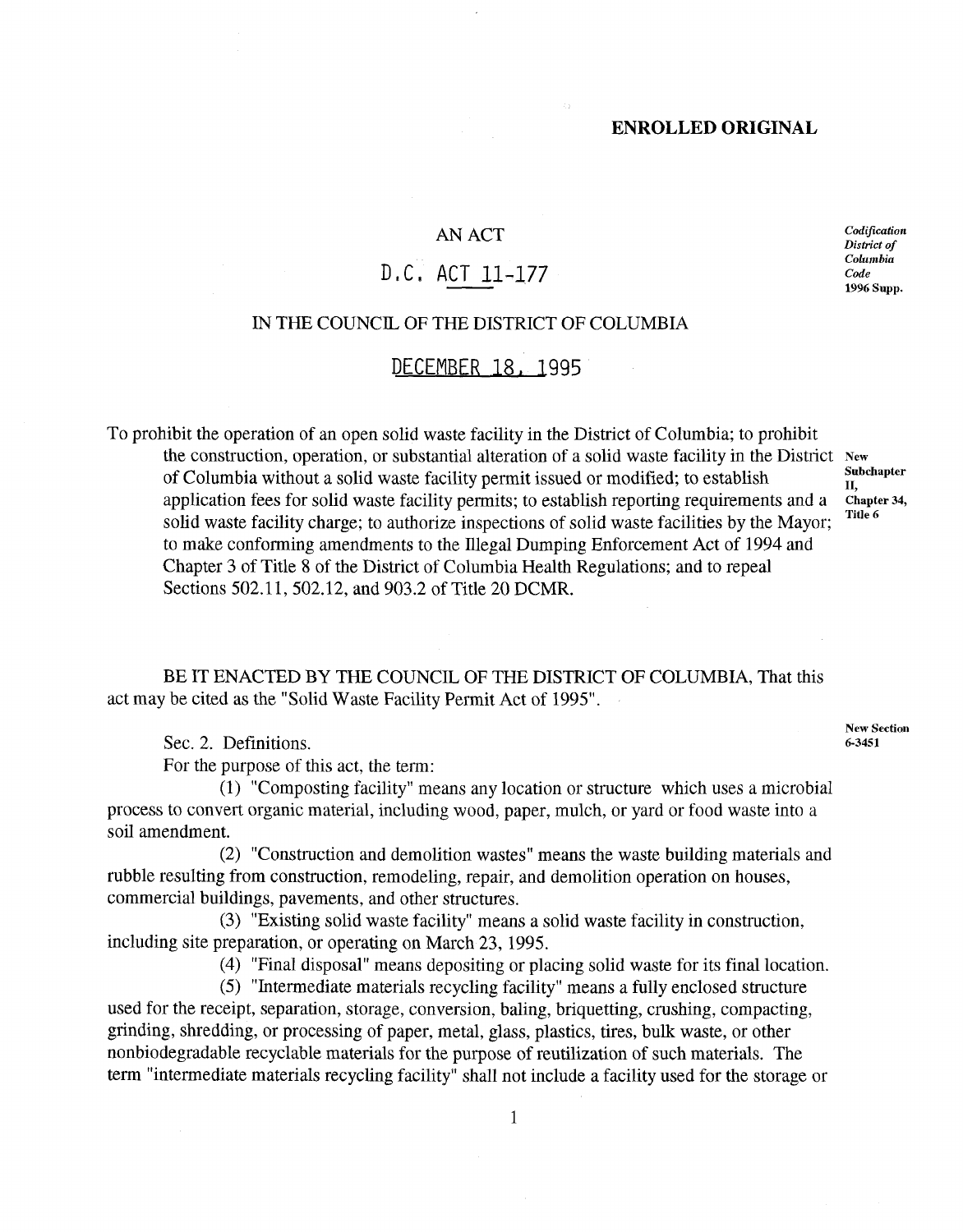processing of biodegradable materials, construction and demolition wastes, white goods, and hazardous substances, as defined in section 3 of the District of Columbia Environmental Policy Act of 1989, effective October 18, 1989 (D.C. Law 8-36; D.C. Code § 6-982(4)), and the rules and regulations pursuant thereto.

(6) "Open solid waste facility" means any privately owned or operated solid waste disposal or solid waste handling facility where solid waste is stored or processed outside of a fully enclosed building or structure.

(7) "Person" means any individual, partnership, corporation, trust, association, firm, joint stock company, organization, commission, or any other private entity.

(8) "Recyclable material" means material which would otherwise become solid waste, and that may be collected, separated, or processed and returned to the economic mainstream as a raw material or product.

(9) "Residue" means the solid waste, as measured by weight, requiring disposal after recyclable material is removed during or after processing.

(10) "Solid waste" means garbage, refuse or any other waste product, including solid, liquid, semisolid, or contained gaseous material, resulting from commercial, industrial, or government operation, or residential or community activity.

(11) "Solid waste disposal facility" means any facility where solid waste is discharged, deposited, tipped, dumped, or placed for final disposal, including an incinerator, waste-to-energy facility, rubble fill, or landfill.

(12) "Solid waste facility" means any privately owned or operated solid waste disposal facility or solid waste handling facility, which accepts solid waste that is not the incidental by-product of the facility's manufacturing or operational processes.

(13) "Solid waste handling facility" means any facility where solid waste temporarily is deposited, or placed for processing, at any time prior to its final disposal at a solid waste disposal facility.

(14) "Source separated" means the end result when recyclable material is separated from solid waste at its point of origin for separate collection and processing.

(15) "Substantially alter" means to make any physical modification to a solid waste facility which increases or decreases the solid waste facility's maximum annual capacity, by more than 10% per year, as indicated in the solid waste facility's solid waste facility permit, or in any way alters or modifies the method by which the waste is processed or disposed, or which increases the amount of any air pollutant not previously emitted.

Sec. 3. Open solid waste facilities prohibited. No person shall operate an open solid waste facility in the District.

Sec. 4. Permits required.

(a) No person shall construct or operate a solid waste facility in the District of Columbia which accepts solid waste for a fee except in accordance with a solid waste facility permit issued for that solid waste facility by the Mayor.

**New Section** 6-3452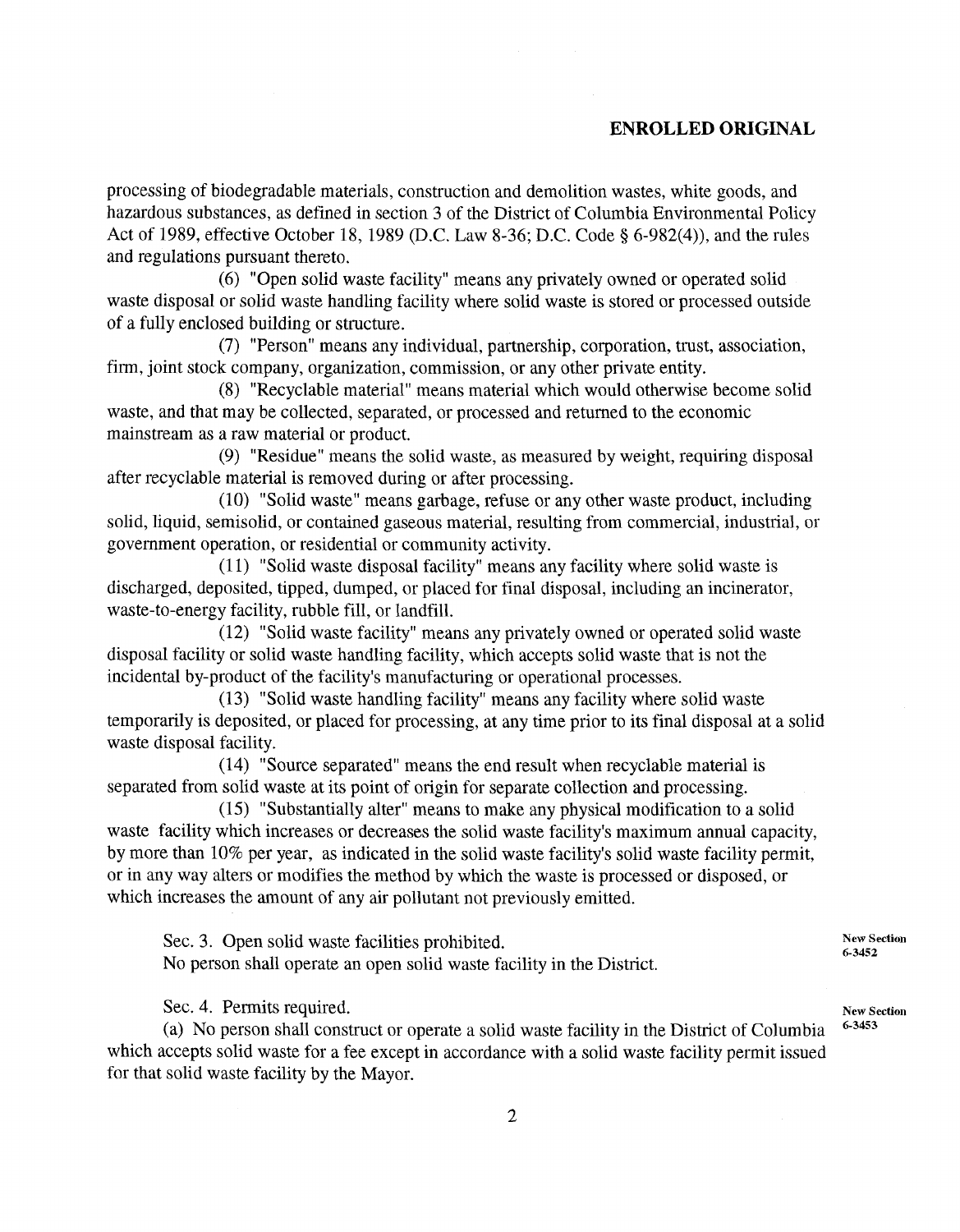(b) (1) An existing solid waste facility shall cease construction, including site preparation or operation, by June 30, 1995, unless the Mayor has issued an interim operating permit for the facility pursuant to paragraph (2) of this subsection.

(2)(A) Except as provided in subparagraph (B) of this paragraph, the Mayor may issue an interim operating permit with terms and conditions of operation for an existing solid waste facility if the Mayor has received a completed solid waste facility permit application for that facility by June 30, 1995, and the payment of an initial permit fee of \$10,000.

(B) The Mayor may issue an interim operating permit with terms and conditions of operation for an existing solid waste facility that receives and processes construction and demolition waste exclusively if the Mayor has received a completed solid waste facility permit application for that facility by March 1, 1996, and the payment of an initial permit fee of \$10,000.

(3) An interim operating permit shall be valid until such time as a final disposition of the solid waste facility permit application has been made by the Mayor, unless the final disposition of the application has not been made because of the failure of the applicant to furnish information reasonably required or requested in order to process the application.

(4) In addition to any other remedies available at law or equity, the Mayor may immediately suspend or revoke an interim operating permit and order closure of the solid waste facility if the Mayor finds that the facility is operating (i) in violation of its interim operating permit; (ii) in violation of health, safety, environmental, and zoning laws, rules, and regulations, including such rules and regulations as may be issued by the Mayor pertaining to solid waste facilities operating under interim operating permits; (iii) in a manner that endangers human health, the public welfare, or the environment; or (iv) after failure of the applicant to furnish information reasonably required or requested in order to process the application.

(c) A solid waste facility shall not be substantially altered unless the Mayor has given prior approval for the alteration by issuing to the solid waste facility a modification of the solid waste facility's existing permit and payment of the modification application fee by the applicant.

(d) An existing solid waste facility, while operating under an interim operating permit, shall not be substantially altered except as expressly authorized by the Mayor.

(e)(1) The Mayor may issue a solid waste facility permit with terms and conditions of operation after the Mayor has received a completed solid waste facility permit application and made a final disposition of the solid waste facility permit application.

(2) The Mayor may, in accordance with standards to be established by regulation, issue, renew, suspend, revoke, or deny a solid waste facility permit, and determine, vary, or modify its terms and conditions. No solid waste facility permit shall be issued or renewed until the Mayor has determined that the solid waste facility is operating, or will operate, in full compliance with environmental, health, safety, and zoning laws, rules, and regulations and that the solid waste facility will not endanger human health, the public welfare, or the environment. A contrary determination shall allow the Mayor to order closure of an existing facility.

(f) Permits issued under subsection (e) of this section shall be valid for a period not to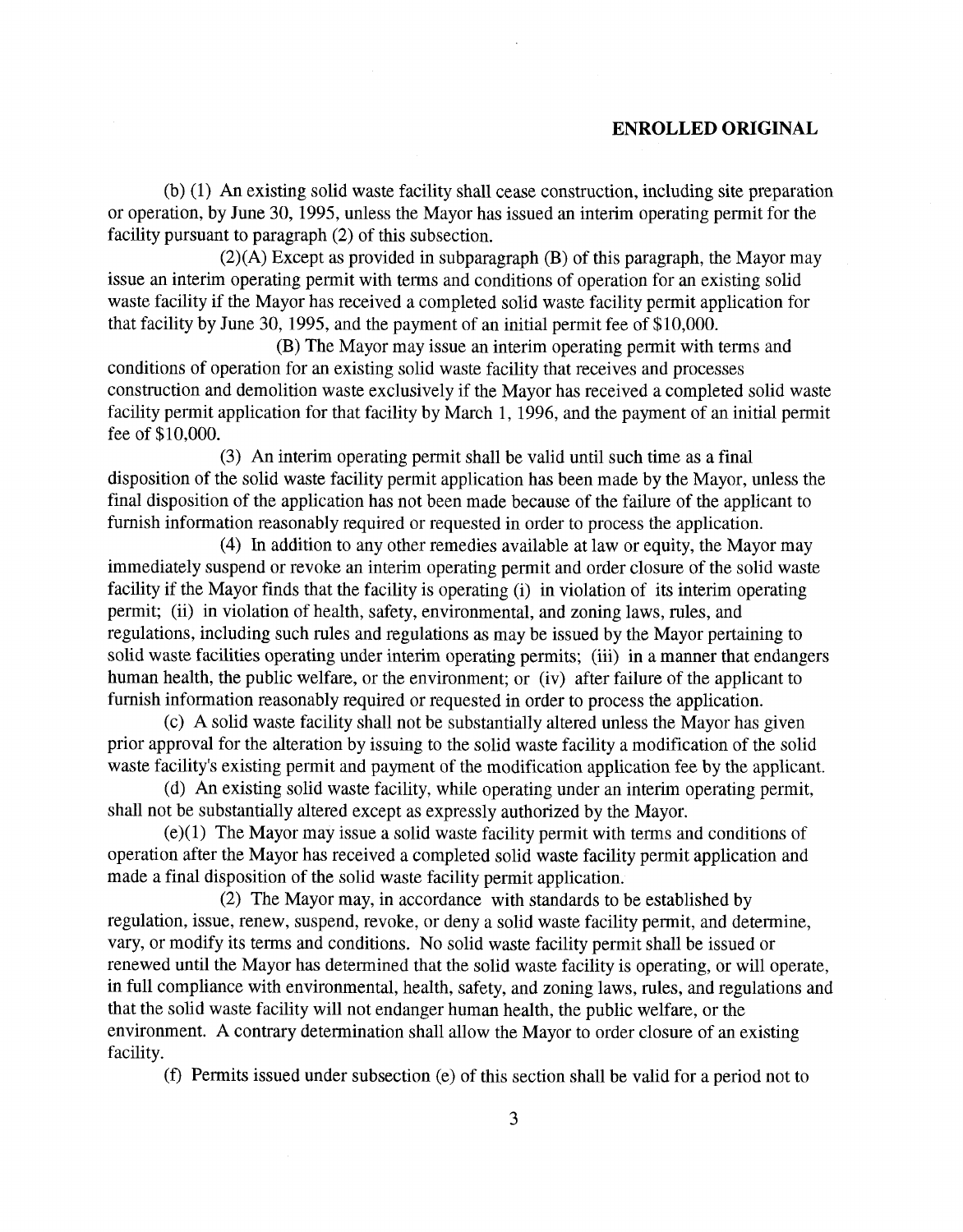exceed 3 years from the date of issuance.

(g) Each permit issued under this section shall be limited to one site and one person and shall not be transferable to another site, facility, or person.

(h) No permit shall be required under this section for the following:

(1) An intermediate materials recycling facility which produces no more than an average monthly residue of 20%;

(2) A composting facility;

(3) The temporary storage of sand, salt, milled asphalt, dirt, street sweepings, or other nonputrescible material resulting from a municipal operation; or

(4) The storage of hazardous waste as the term is defined in section 3(b) of the Hazardous Waste Management Act of 1977, effective March 16, 1978 (D.C. Law 2-64; D.C. Code § 6-702(2)).

(i) Nothing in this section shall relieve any person of the obligation to construct and operate a solid waste facility in full compliance with any applicable laws, rules, or regulations, including those pertaining to nuisances, health, safety, environment, and zoning.

Sec. 5. Application for permits.

(a) Applications for solid waste facility permits and permit modifications shall be submitted to the Mayor in the form prescribed by regulation and shall include all information as the Mayor may reasonable require.

(b) The application fees for permits to operate solid waste facilities shall be as follows:

- (1) Initial permit -- \$10, 000;
- (2) Renewal permit -- \$9,000; and

(3) Modification permit for substantial alterations --\$1,000.

(c) The payment under subsection (b)(1) of this section shall be waived if already paid pursuant to section 4(b)(2).

(d) If the Mayor denies the issuance of a solid waste facility permit pursuant to section 4(e), \$9,000 shall be refunded to the applicant.

(e) The Mayor may, by rulemaking, revise the application fees as necessary to recover the administrative costs associated with the review of applications for solid waste facility permits and interim operating permits, the review of annual reports, the inspection of facilities, and all other activities associated with the administration and enforcement of this act. Subject to the enactment of appropriations, solid waste facility application fees shall be used to offset the cost of reviewing and processing solid waste facility applications and monitoring facility compliance with the requirements of this act and the terms and conditions of the solid waste facility permit.

Sec. 6. Reporting requirements.

(a) Owners and operators of solid waste facilities subject to the provisions of this act shall submit periodic reports to the Mayor at the times specified by regulation. The reports shall contain all information the Mayor considers reasonably necessary to determine compliance with this act. Records necessary to comply with this reporting requirement shall be maintained in a

**New** Section 6-3454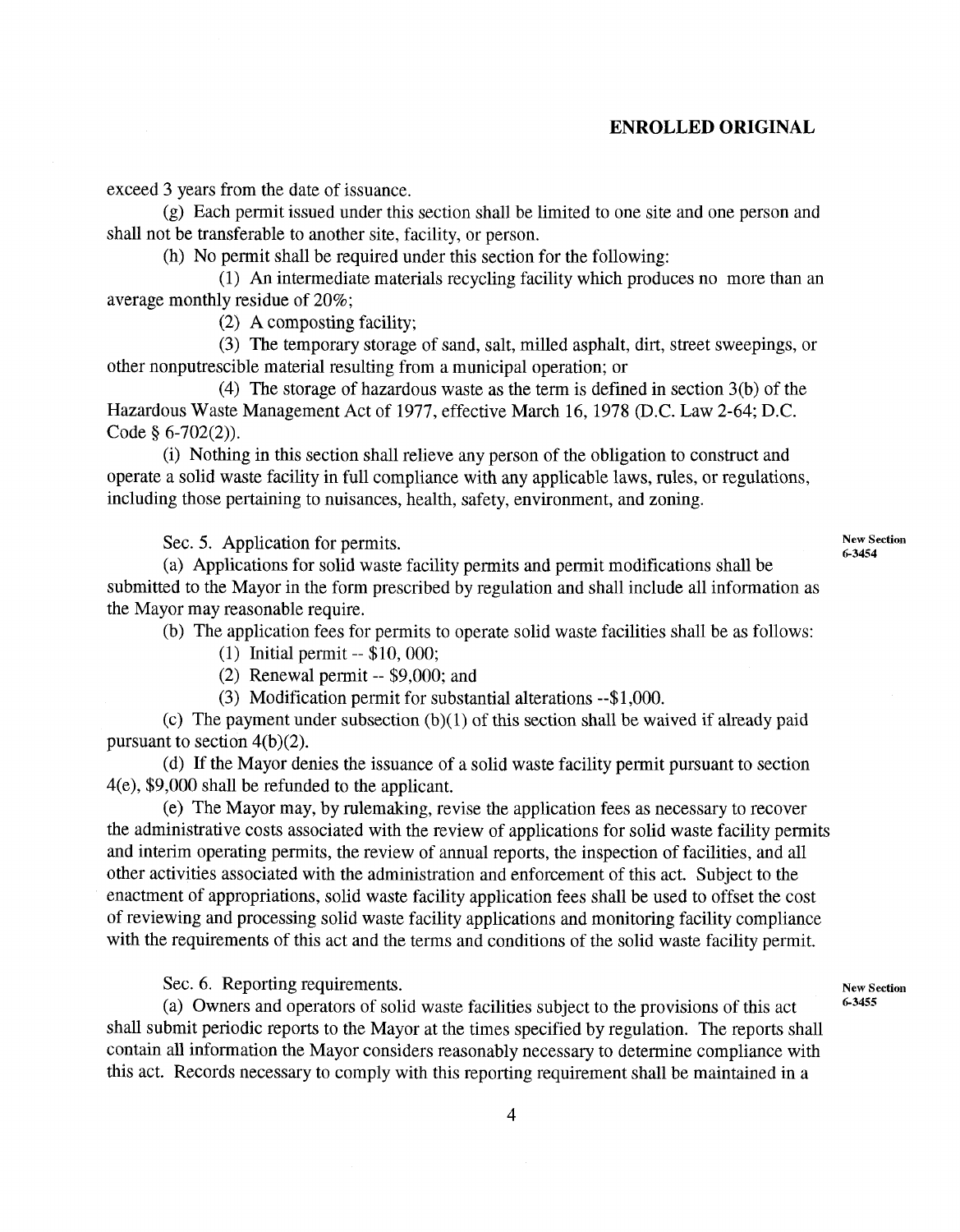central location at each solid waste facility for a period of time prescribed by the Mayor. The Mayor may provide by rulemaking that failure to submit periodic reports or maintain records may result in the imposition of a fine of up to \$25,000, suspension or revocation of a solid waste facility permit, or both.

(b) The information contained in the periodic reports and the application shall be considered proprietary and held confidential by the District.

Sec. 7. Inspections.

The Mayor shall have the right to randomly and periodically inspect any solid waste facility located in the District, and all records, documents, or data compilations retained by the solid waste facility, for the purpose of ensuring compliance with this act. Inspections shall generally take place while the solid waste facility is in operation.

Sec. 8. Solid waste facility charge.

(a) In addition to the solid waste facility application fee for a permit, a person shall pay a solid waste facility charge for operating a solid waste facility in the District. The solid waste facility charge shall be based upon the actual tonnage of solid waste deposited at the solid waste facility, as indicated in the periodic report.

(b)(1) Except as provided in subsection (c) of this section, the solid waste facility charge shall be determined by multiplying the actual tonnage of solid waste deposited or placed at the solid waste facility by \$4 per ton. The person shall pay the annual facility charge in conjunction with the submittal of periodic reports required by section 6.

(2) If an applicant has already paid an annual solid waste facility charge of \$10 per ton pursuant to section 8(b) of the Solid Waste Facility Permit Temporary Act of 1994, effective March 23, 1995 (D.C. Law 10-251; 42 DCR 520) ("Temporary Act of 1994"), the person may deduct from the first solid waste facility charge due after October 23, 1995, an amount equal to \$6 per ton for any annual solid waste facility charge paid under the Temporary Act of 1994.

(c) Any solid waste facility which receives and processes construction and demolition wastes exclusively shall pay a solid waste facility charge which shall be determined by multiplying the actual tonnage of construction and demolition material deposited or placed at the solid waste facility by \$2 per ton. The person shall pay the solid waste facility charge in conjunction with the submittal of periodic reports required by section 6.

(d) The Mayor may revise the solid waste facility charge as necessary to offset the cost of developing new and additional methods of solid waste management and to fund recycling activities of the District.

(e) The Mayor shall suspend a solid waste facility operating permit and close the solid waste facility if the person fails to pay the solid waste facility charge within 10 calendar days of the due date. The Mayor shall keep the solid waste facility closed until all charges due the District are paid in full, including payment of a penalty equal to 1% per month for any unpaid balance.

**New Section** 6-3456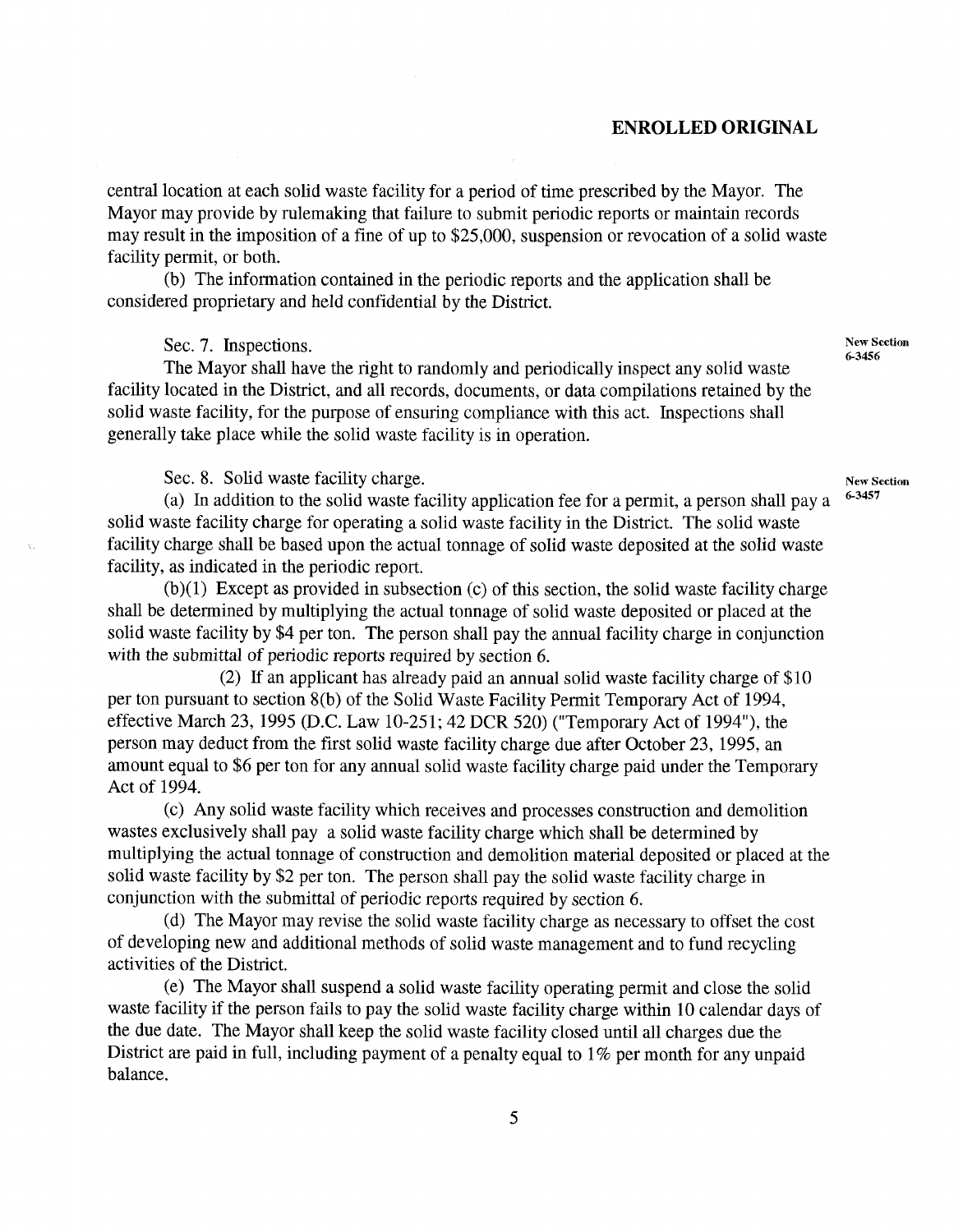(f) Subject to the enactment of appropriations, revenues collected from the payment of the solid waste facility charge shall be used to fund recycling activities in accordance with section 16 of the District of Columbia Solid Waste Management and Multi-Material Recycling Act of 1988, effective March 16, 1989 (D.C. Law 7-226; D.C. Code § 6-3415).

Sec. 9. Rulemaking

(a) The Mayor is authorized, in accordance with title 1 of the District of Columbia Administrative Procedure Act, approved October 21, 1968 (82 Stat. 1024; D.C. Code § 1-1501 *et seq.),* to adopt rules and regulations to implement the provisions of this act, including the establishment of:

(1) Solid waste facility permit requirements that include siting, construction, safety, environmental, and operating performance standards for solid waste facilities;

(2) Permit terms and conditions;

(3) A schedule of fines for violations of this act or the rules and regulations issued under its authority;

(4) Financial and other applicant disclosure forms;

(5) Bonding requirements, or other forms of commercial insurance, or such other mechanisms as the Mayor may deem appropriate;

(6) Procedures to ensure the prompt and safe removal of solid waste from a solid waste facility which has permanently ceased operation;

(7) Procedures to assure that the facility will minimize any negative impacts on an adjoining residential or commercial building or areas including deleterious impacts where materials are odorous to a reasonable person, create an attraction for rodents, or any other impact which may threaten the health of the surrounding neighborhood; and

(8) Application fees for permits and a solid waste facility charge.

(b) The Mayor is further authorized to amend or repeal any provision of chapter 3 of title 8 of the District of Columbia Health Regulations, issued June 29, 1971 (Reg. 71-21; 21 DCMR 700 *et seq.),* to conform the chapter with, or to further the purposes of, this act.

Sec. 10. Hearings

**New Section**

**New Section** 6-3460

Any person adversely affected by an action taken pursuant to the provisions of this act, or 6-3459 the rules and regulations issued under its authority, shall be entitled to a hearing before the Mayor upon filing with the Mayor, within 15 days of the date of the action, a written request for a hearing. The hearing shall be held in accordance with section 10 of the District of Columbia Administrative Procedure Act, approved October 21, 1968 (82 Stat. 1024; D.C. Code § 1-1509).

Sec. 11. Remedies.

(a)(1) Whenever the Mayor has reason to believe that (i) there has been a violation of this act or the rules and regulations issued under its authority, or (ii) a threat exists to human health, the public welfare, or the environment as the result of the construction, modification, or operation of a solid waste facility located within the District, the Mayor may give written notice

**Note, Section** 6-3415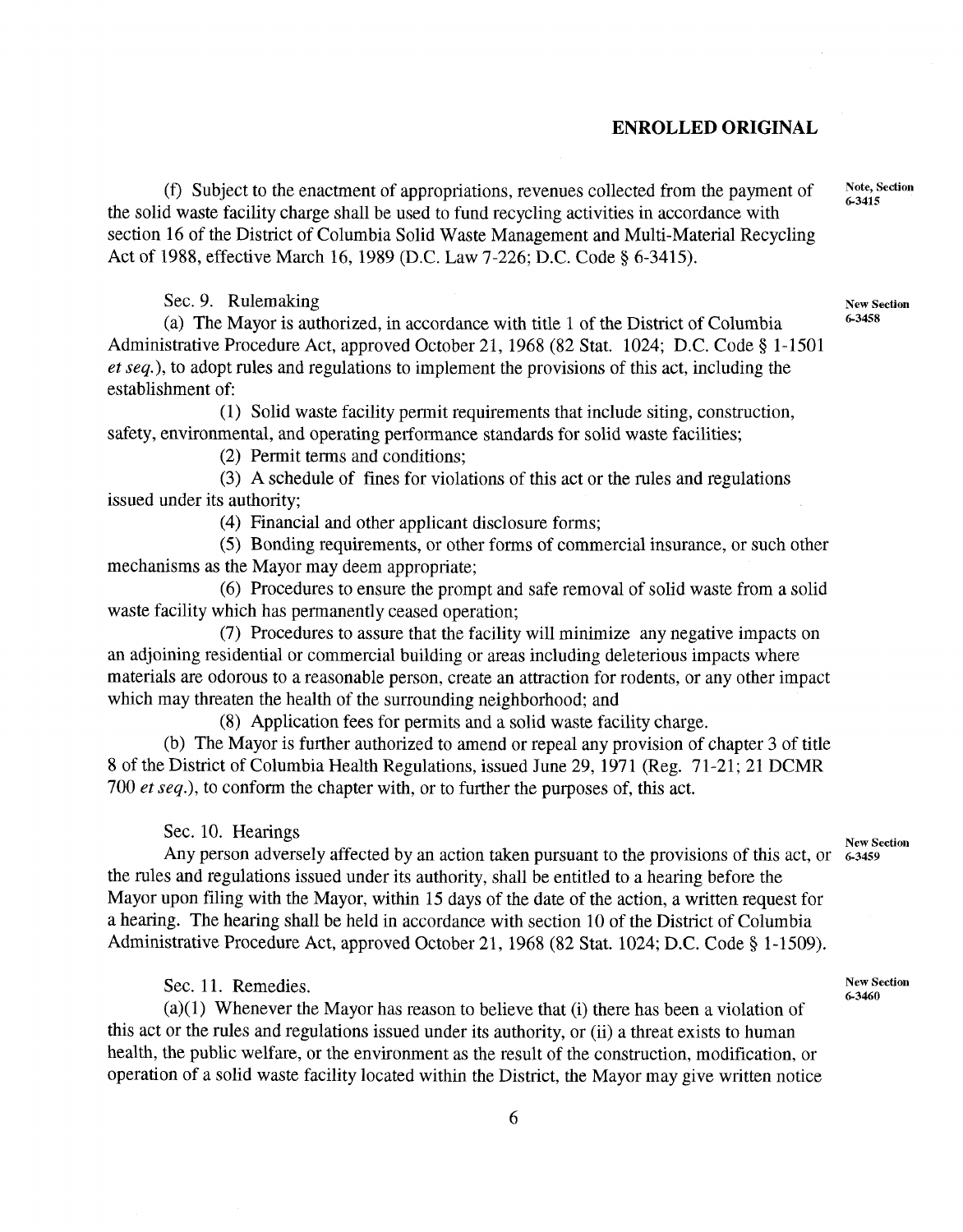of the alleged violation or threat to the person responsible and order the person to take such corrective measures as the Mayor determines reasonable and necessary.

(2) If a person fails to comply with the notice within the time period stated in the notice, the Mayor may take corrective actions necessary to alleviate or terminate the violation or threat. The Mayor may assess a penalty against the person responsible equal to triple the costs of undertaking the corrective actions, or close the facility, or both.

(b) ff the Mayor finds that any person is constructing or operating a solid waste facility in a manner which endangers human health, the public welfare, or the environment, or is operating a facility in violation of this act, the Mayor may (i) request the Corporation Counsel to commence appropriate civil action in the Superior Court of the District of Columbia to secure a temporary restraining order, a preliminary injunction, a permanent injunction, or other appropriate relief, or (ii) issue a cease and desist order.

(c) The Mayor or any court may impose civil fines, penalties, costs, and fees as alternate sanctions for violations of this act, or the rules and regulations issued under its authority, pursuant to the Department of Consumer and Regulatory Affairs Civil Infractions Act of 1985, effective October 5, 1985 (D.C. Law 6-42; D.C. Code § 6-2702 *et seq.).* Adjudications of any infractions of this act shall be pursuant to the Department of Consumer and Regulatory Affairs Civil Infractions Act of 1985. For any violation, each day of the violation shall constitute a separate offense and the penalties prescribed shall apply separately to each separate offense.

Sec. 12. Section 7(a) of District of Columbia Environmental Policy Act of 1989, effective October 18, 1989 (D. C. Law 8-36; D.C. Code  $\S$  6-986(a)), is amended by adding a paragraph (9) to read as follows:

"(9) Granting an interim operating permit to an existing solid waste facility pursuant to section 4(b) of the Solid Waste Facility Permit Act of 1995.".

Sec. 13. Section 3(a) of the Illegal Dumping Enforcement Act of 1994, effective May 20, 1994 (D.C. Law 10-117; D.C. Code § 6-2912 (a)), is amended by striking the phrase "authorized for the disposal of solid waste by the Mayor" and inserting the phrase "a solid waste facility owned or operated by the District of Columbia, or is a solid waste facility which has obtained a solid waste facility permit from the Mayor" in its place. Section 6-2912

Sec. 14. Section 3 of the District of Columbia Air Pollution Control Act of 1984, effective March 15, 1985 (D. C. Law 5-165; 20 DCMR), is amended as follows:

(a) 20 DCMR 502.11 and 502.12 are repealed.

(b) 20 DCMR 903.2 is repealed.

Sec. 15. Section 8-3:607(c), (f), (h), and (j) of chapter 3 of title 8 of the District of Columbia Health Regulations, issued June 29, 1971 (Reg. 71-21; 21 DCMR 713.6 and 713.8 through 713.10), is repealed.

**Section 6-986**

DCMR

DCMR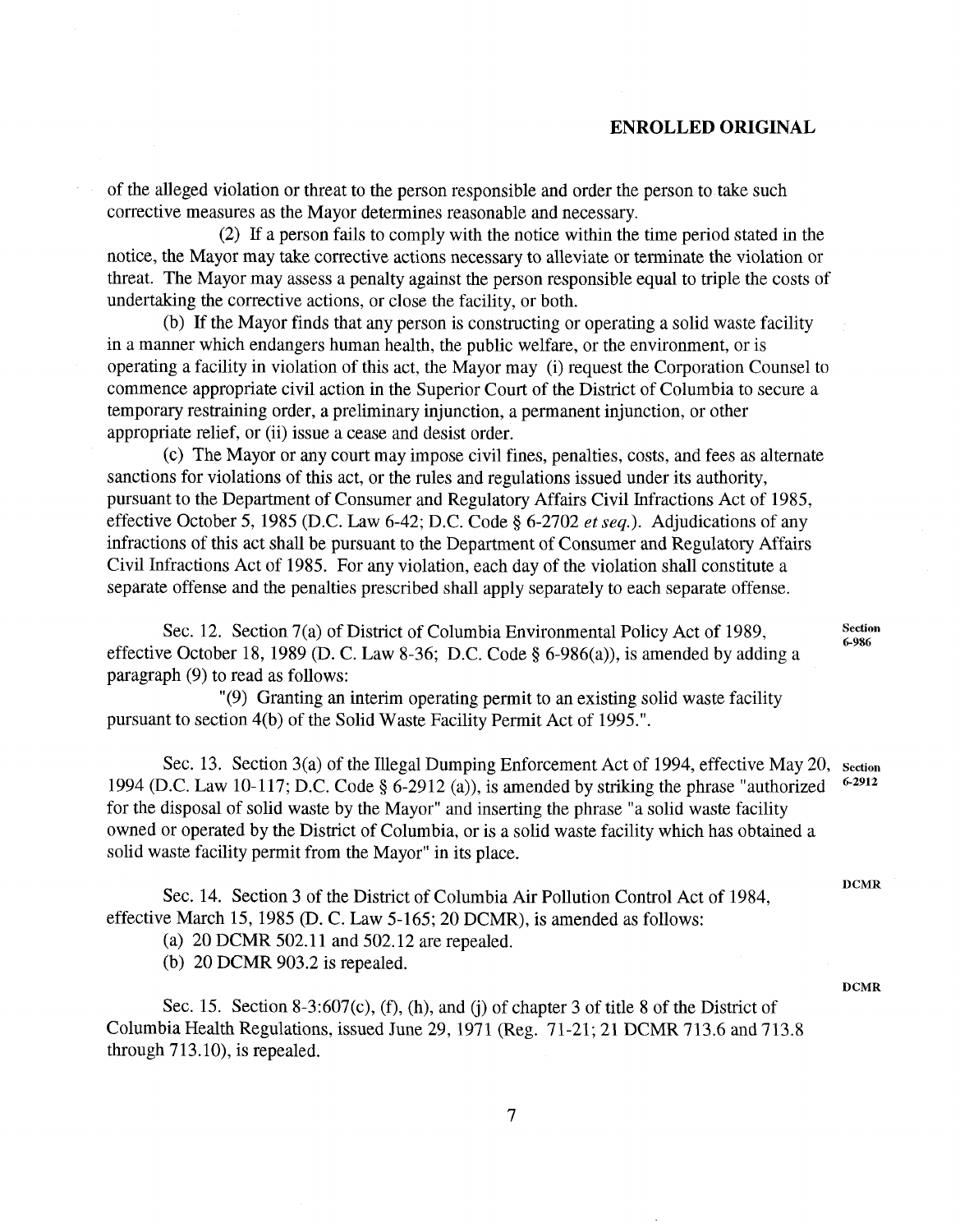Sec. 16. Fiscal impact statement.

The Council adopts the fiscal impact statement in the committee report as the fiscal impact statement required by section 602(c)(3) of the District of Columbia Self-Government and Governmental Reorganization Act, approved December 24, 1973 (87 Stat. 813; D.C. Code § 1-  $233(c)(3)$ ).

Sec. 17. This act shall take effect after a 30-day period of Congressional review following approval by the Mayor (or in the event of veto by the Mayor, action by the Council of the District of Columbia to override the veto) approval by the Financial Responsibility and Management Assistance Authority as provided in section 203(a) of the District of Columbia Financial Responsibility and Management Assistance Authority Act of 1995, approved April 17, 1985 (109 Stat. 116; D.C. Code § 47-392.3(c), and a 30-day period of Congressional review as provided in section 602(c)(1) of the District of Columbia Self-Government and Governmental Reorganization Act, approved December 24, 1973 (87 Stat. 813; D.C. Code §1-223(c)(1)), and publication in the District of Co $\sharp\sharp$ mbia Register.

Chairman Council of the District of Columbia

District of Columbia

**APPROVED:** December 18, 1995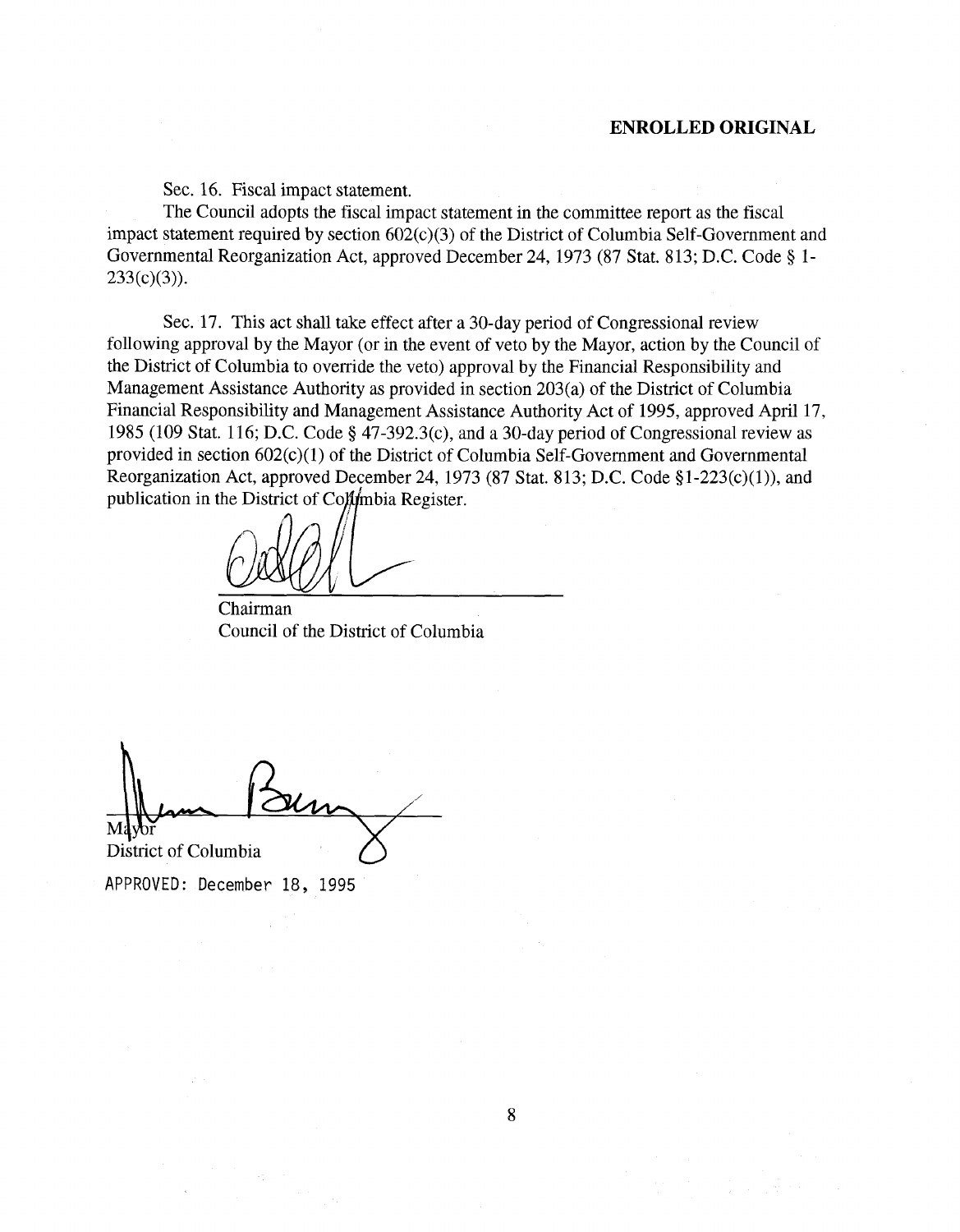|                                                                                                                 |      |                    |                   |                         | COUNCIL OF THE DISTRICT OF COLUMBIA<br><b>COUNCIL PERIOD ELEVEN</b><br>RECORD OF OFFICIAL COUNCIL VOTE |                             |                                   |           |    |               |      |                         |     |
|-----------------------------------------------------------------------------------------------------------------|------|--------------------|-------------------|-------------------------|--------------------------------------------------------------------------------------------------------|-----------------------------|-----------------------------------|-----------|----|---------------|------|-------------------------|-----|
| <b>I ITEM ON CONSENT CALENDAR</b>                                                                               |      |                    |                   |                         |                                                                                                        | Docket No.                  |                                   |           |    | <u>B11-36</u> |      |                         |     |
|                                                                                                                 |      |                    |                   |                         | <u>ADOPTED FIRST READING, 11-07-95</u>                                                                 |                             |                                   |           |    |               |      |                         |     |
|                                                                                                                 |      |                    |                   |                         | APPROVED                                                                                               |                             |                                   |           |    |               |      |                         |     |
| X   VOICE VOTE WOTE ON REQUEST                                                                                  |      |                    |                   |                         | EVANS, LIGHTFOOT, AND SMITH                                                                            |                             |                                   |           |    |               |      |                         |     |
| $ABSENT$ and $T$ and $T$ and $T$                                                                                |      |                    |                   |                         |                                                                                                        |                             |                                   |           |    |               |      |                         |     |
| [ ] ROLL CALL VOTE - Result __________                                                                          |      |                    |                   |                         |                                                                                                        |                             |                                   |           |    |               |      |                         |     |
| Councilmember                                                                                                   | Aye  | Nay.               | ${\bf v} {\bf v}$ | AB                      | Councilmember                                                                                          | Aye                         | Nay                               | ${\bf v}$ | AВ | Councilmember | Aye. | Nay.                    | NV. |
| Chmn. Clarke                                                                                                    |      |                    |                   |                         | Jarvis                                                                                                 |                             |                                   |           |    | Smith, Jr.    |      |                         |     |
| <b>Brazil</b>                                                                                                   |      |                    |                   |                         | Lightfoot                                                                                              |                             |                                   |           |    | Thomas, Sr.   |      |                         |     |
| Chavous                                                                                                         |      |                    |                   |                         | Mason                                                                                                  |                             |                                   |           |    | Whittington   |      |                         |     |
|                                                                                                                 |      |                    |                   |                         | Patterson                                                                                              |                             |                                   |           |    |               |      |                         |     |
| Cropp                                                                                                           |      |                    |                   |                         |                                                                                                        |                             |                                   |           |    |               |      |                         |     |
| Evans                                                                                                           |      |                    |                   |                         | Rav                                                                                                    |                             |                                   |           |    |               |      |                         |     |
|                                                                                                                 |      | X - Indicates Vote |                   |                         | <b>CERTIFICATION RECORD</b>                                                                            |                             | AB - Absent                       |           |    |               |      | NV - Present not Voting |     |
| X <sub>J</sub> ITEM ON CONSENT CALENDAR                                                                         |      |                    |                   | Fretal to the Council   |                                                                                                        |                             |                                   |           |    | la du         |      |                         |     |
| $X$ ACTION & DATE                                                                                               |      |                    |                   |                         | ADOPTED FINAL READING, 12-05-95                                                                        |                             |                                   |           |    |               |      |                         |     |
| $X$ <sup>1</sup> voice vote $-$                                                                                 |      |                    |                   |                         | <u>APPROVED</u>                                                                                        |                             | and the control of the control of |           |    |               |      |                         |     |
|                                                                                                                 |      |                    |                   |                         |                                                                                                        |                             |                                   |           |    |               |      |                         |     |
| RECORDED VOTE ON REQUEST                                                                                        |      |                    |                   |                         |                                                                                                        |                             |                                   |           |    |               |      |                         |     |
| ABSENT                                                                                                          |      |                    |                   |                         | ALL PRESENT                                                                                            |                             |                                   |           |    |               |      |                         |     |
|                                                                                                                 |      |                    |                   |                         |                                                                                                        |                             |                                   |           |    |               |      |                         |     |
| Councilmember                                                                                                   | Aye. | Nay.               | NV.               | AB                      | Councilmember                                                                                          | Aye                         | <b>Nay</b>                        | NV        | AB | Councilmember | Aye. | $\mathbf{v}$            | w   |
| Chmn. Clarke                                                                                                    |      |                    |                   |                         | Jarvis                                                                                                 |                             |                                   |           |    | Smith, Jr.    |      |                         |     |
| Brazil                                                                                                          |      |                    |                   |                         | Lightfoot                                                                                              |                             |                                   |           |    | Thomas, Sr.   |      |                         |     |
| <b>Chavous</b>                                                                                                  |      |                    |                   |                         | Mason                                                                                                  |                             |                                   |           |    | Whittington   |      |                         |     |
| Cropp                                                                                                           |      |                    |                   |                         | Patterson                                                                                              |                             |                                   |           |    |               |      |                         |     |
| Evans                                                                                                           |      |                    |                   |                         | Ray                                                                                                    |                             |                                   |           |    |               |      |                         |     |
|                                                                                                                 |      | X-indicates no     |                   |                         |                                                                                                        |                             |                                   | AB-Absent |    |               |      | NV-Present not voting   |     |
|                                                                                                                 |      |                    |                   |                         |                                                                                                        | <b>CERTIFICATION RECORD</b> |                                   |           |    |               |      |                         |     |
| [ ] ITEM ON CONSENT CALENDAR<br>$\left[\begin{array}{c c} 1 & \text{ACTION & \& \text{DATE} \end{array}\right]$ |      |                    |                   | ecretary to the Council |                                                                                                        |                             |                                   |           |    | Kene Me       |      |                         |     |
| $\left\lbrack \;\; \right\rbrack$ voice vote _____<br>RECORDED VOTE ON REQUEST                                  |      |                    |                   |                         |                                                                                                        |                             |                                   |           |    |               |      |                         |     |
| [ ] ROLL CALL VOTE - Result                                                                                     |      |                    |                   |                         |                                                                                                        |                             |                                   |           |    |               |      |                         |     |
|                                                                                                                 |      |                    |                   |                         |                                                                                                        |                             |                                   |           |    | Councilmember | Ave  | Nay                     | NV. |
| Councilmember                                                                                                   | Aye  | Nay                | NV                | AB                      | Councilmember                                                                                          | Aye                         | Nay                               | NV        | AB |               |      |                         |     |
| Chmn. Clarke                                                                                                    |      |                    |                   |                         | Jarvis                                                                                                 |                             |                                   |           |    | Smith, Jr.    |      |                         |     |
| Brazil                                                                                                          |      |                    |                   |                         | Lightfoot                                                                                              |                             |                                   |           |    | Thomas, Sr.   |      |                         |     |
| Chavous                                                                                                         |      |                    |                   |                         | Mason                                                                                                  |                             |                                   |           |    | Whittington   |      |                         |     |
| Cropp                                                                                                           |      |                    |                   |                         | Patterson                                                                                              |                             |                                   |           |    |               |      |                         |     |

Secretary to the Council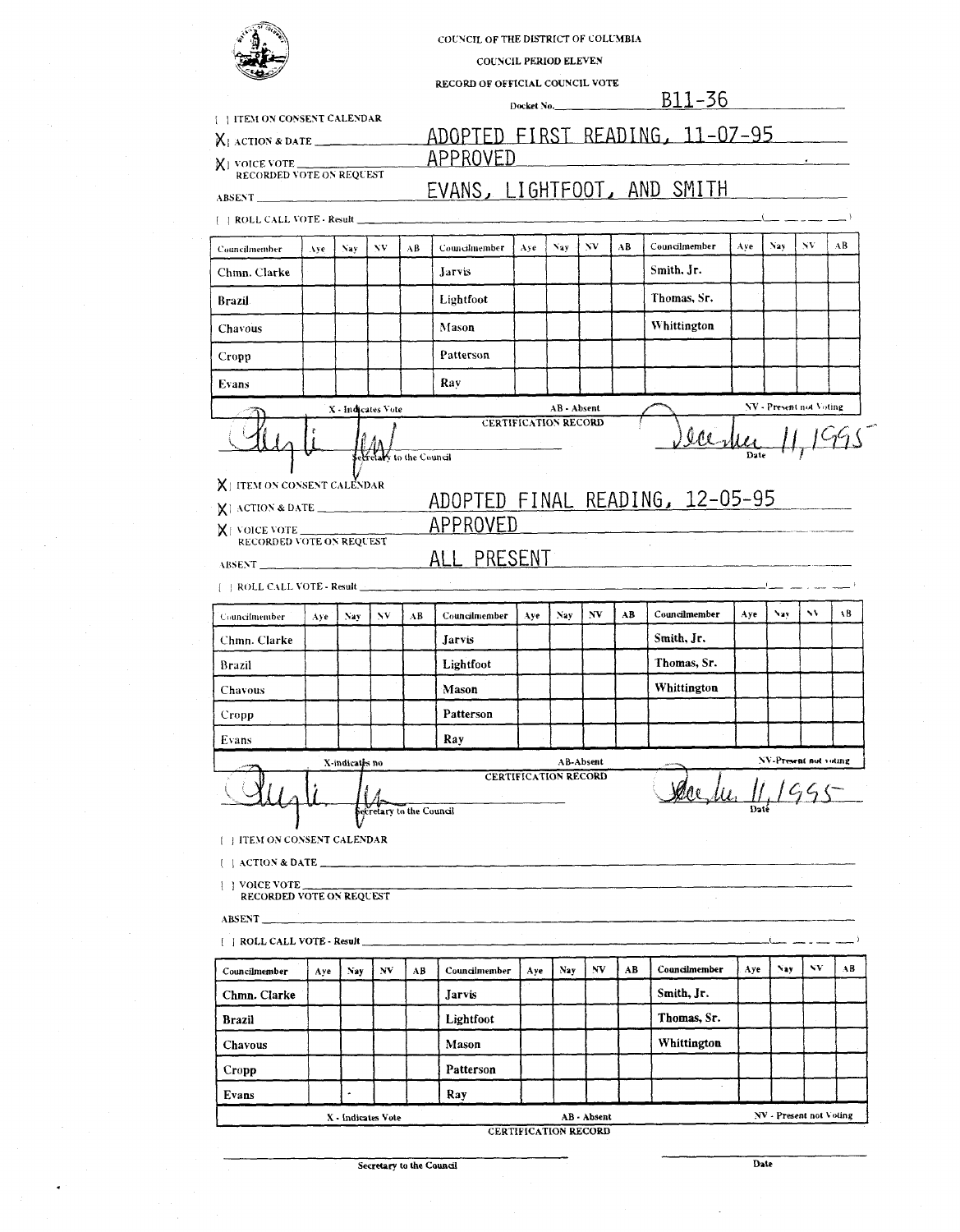|                                                 |     |                    |     |                          | <b>COUNCIL OF THE DISTRICT OF COLUMBIA</b>      |     |             |                |            |                                 |      |                         |     |    |
|-------------------------------------------------|-----|--------------------|-----|--------------------------|-------------------------------------------------|-----|-------------|----------------|------------|---------------------------------|------|-------------------------|-----|----|
|                                                 |     |                    |     |                          | <b>COUNCIL PERIOD TWELVE</b>                    |     |             |                |            |                                 |      |                         |     |    |
|                                                 |     |                    |     |                          | RECORD OF OFFICIAL COUNCIL VOTE                 |     |             |                |            | B12-582                         |      |                         |     |    |
| ITEM ON CONSENT CALENDAR                        |     |                    |     |                          |                                                 |     |             |                | Docket No. |                                 |      |                         |     |    |
| $\mathbf{X}$ action & DATE                      |     |                    |     |                          |                                                 |     |             |                |            | ADOPTED FIRST READING, 11-10-98 |      |                         |     |    |
|                                                 |     |                    |     |                          | APPROVED                                        |     |             |                |            |                                 |      |                         |     |    |
| <b>X</b> VOICE VOTE<br>RECORDED VOTE ON REQUEST |     |                    |     |                          | MASON AND SCHWARTZ                              |     |             |                |            |                                 |      |                         |     |    |
|                                                 |     |                    |     |                          |                                                 |     |             |                |            |                                 |      |                         |     |    |
| ROLL CALL VOTE - Result _____                   |     |                    |     |                          |                                                 |     |             |                |            |                                 |      |                         |     |    |
| Councilmember                                   | Aye | Nay                | NV  | AB                       | Councilmember                                   | Aye | Nay.        | $N$ V          | AB         | Councilmember                   | Aye  | Nav.                    | NV. | АB |
| Chmn. Cropp                                     |     |                    |     |                          | Chavous                                         |     |             |                |            | Schwartz                        |      |                         |     |    |
| Allen                                           |     |                    |     |                          | <b>Evans</b>                                    |     |             |                |            | Smith, Jr.                      |      |                         |     |    |
| Ambrose                                         |     |                    |     |                          | Jarvis                                          |     |             |                |            | Thomas, Sr.                     |      |                         |     |    |
| Brazil                                          |     |                    |     |                          | Mason                                           |     |             |                |            |                                 |      |                         |     |    |
| Catania                                         |     |                    |     |                          | Patterson                                       |     |             |                |            |                                 |      |                         |     |    |
|                                                 |     | X - Indicates Vote |     |                          |                                                 |     | AB - Absent |                |            |                                 |      | NV - Present not Voting |     |    |
|                                                 |     |                    |     |                          | <b>CERTIFICATION RECORD</b>                     |     |             |                |            |                                 |      |                         |     |    |
|                                                 |     |                    |     | Secretary to the Council |                                                 |     |             |                |            | recepter 9,                     |      |                         |     |    |
| IX VOICE VOTE ON REQUEST                        |     |                    |     |                          |                                                 |     |             |                |            |                                 |      |                         |     |    |
|                                                 |     |                    |     |                          |                                                 |     |             |                |            |                                 |      |                         |     |    |
| ABSENT ABSENT                                   |     |                    |     |                          |                                                 |     |             |                |            |                                 |      |                         |     |    |
|                                                 |     |                    |     |                          |                                                 |     |             |                |            |                                 |      |                         |     |    |
| [   ROLL CALL VOTE - Result __________          |     |                    |     |                          |                                                 |     |             |                |            |                                 |      |                         |     |    |
| Councilmember                                   | Ave | <b>Nav</b>         | NV  | AB                       | Councilmember                                   | Ave | Nav         | NV             | AВ         | Councilmember                   |      |                         | NV. |    |
|                                                 |     |                    |     |                          | <b>Chavous</b>                                  |     |             |                |            |                                 | Ave. | Nav.                    |     |    |
| Chmn. Cropp<br>Ailen                            |     |                    |     |                          | <b>Evans</b>                                    |     |             |                |            | Schwartz                        |      |                         |     |    |
| Ambrose                                         |     |                    |     |                          | <b>Jarvis</b>                                   |     |             |                |            | Smith, Jr.<br>Thomas, Sr.       |      |                         |     |    |
| <b>Brazil</b>                                   |     |                    |     |                          |                                                 |     |             |                |            |                                 |      |                         |     |    |
| Catania                                         |     |                    |     |                          | Mason                                           |     |             |                |            |                                 |      |                         |     |    |
|                                                 |     |                    |     |                          | Patterson                                       |     |             |                |            |                                 |      |                         |     |    |
|                                                 |     | X - Indicates Vote |     |                          | <b>CERTIFICATION RECORD</b>                     |     |             | AB-Absent      |            |                                 |      | NV-Present not voting   |     |    |
|                                                 |     |                    |     |                          |                                                 |     |             |                |            |                                 |      |                         |     |    |
|                                                 |     |                    |     | Secretary to the Council |                                                 |     |             |                |            | Vlacher 9, 1998                 |      |                         |     |    |
| <b>I I ITEM ON CONSENT CALENDAR</b>             |     |                    |     |                          |                                                 |     |             |                |            |                                 |      |                         |     |    |
|                                                 |     |                    |     |                          |                                                 |     |             |                |            |                                 |      |                         |     |    |
| VOJCE VOTE<br><b>RECORDED VOTE ON REQUEST</b>   |     |                    |     |                          | the contract of the contract of the contract of |     |             |                |            |                                 |      |                         |     |    |
|                                                 |     |                    |     |                          | ABSENT                                          |     |             |                |            |                                 |      |                         |     |    |
|                                                 |     |                    |     |                          |                                                 |     |             |                |            |                                 |      |                         |     | ĄВ |
| Councilmember                                   | Aye | Nay.               | NV. | AB.                      | Councilmember                                   | Ave | Nay.        | N <sub>V</sub> | АB         | Councilmember                   |      | <b>Nav</b>              | NV. | AВ |
| Chmn. Cropp                                     |     |                    |     |                          | Chavous                                         |     |             |                |            | <b>Schwartz</b>                 | Aye  |                         |     |    |
| Allen                                           |     |                    |     |                          | Evans                                           |     |             |                |            |                                 |      |                         |     |    |
| Ambrose                                         |     |                    |     |                          |                                                 |     |             |                |            | Smith, Jr.                      |      |                         |     |    |
| Brazil                                          |     |                    |     |                          | Jarvis                                          |     |             |                |            | Thomas, Sr.                     |      |                         |     |    |
| Catania                                         |     |                    |     |                          | Mason                                           |     |             |                |            |                                 |      |                         |     |    |
|                                                 |     | X - Indicates Vote |     |                          | Patterson                                       |     | AB - Absent |                |            |                                 |      | NV - Present not Voting |     |    |

V,